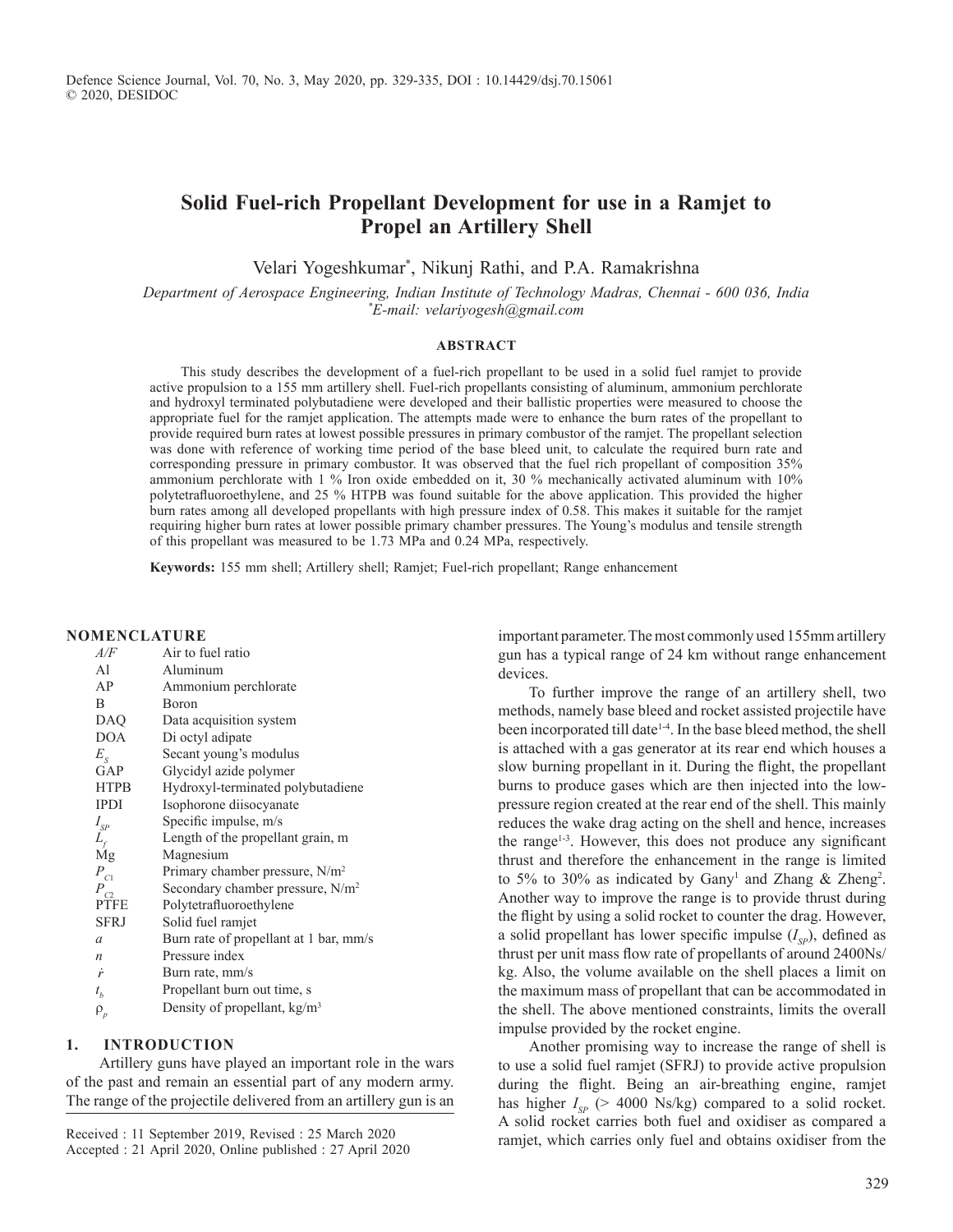surrounding atmosphere and therefore provides the higher overall impulse to shell for the same mass of propellant. The muzzle velocity<sup>5</sup> of an artillery shell is around Mach 2. This fact makes the use of ramjet attractive as its operating range Mach number is between 2 to 3. The Norwegian International Aerospace and Defence Company 'NAMMO' has initiated a similar technological program on the range enhancement of an 155 mm artillery shell using a solid fuel ramjet. As per their claim the shell could achieve the range more than 100 km using a 52-calibre gun, which is a significant improvement on the existing range. However, more details on the propellant type and other details are not readily available.

Missile systems like *Akash* of India, Meteor of France, GQM-163 Coyote of United States of America make use of solid fuel ramjet (SFRJ) for their propulsion. Various researchers<sup>6-8,11</sup>) have proposed the use of fuel-rich propellant for ramjets in their work. Figure 1 shows the schematic of the solid fuel ramjet in fuel-rich configuration with two combustors. In the primary combustor, the fuel-rich propellant is used in an end burning configuration. A fuel-rich propellant has a small amount of oxidizer added in it, which allows self-sustained combustion of the fuel-rich propellant. The burn rate of the propellant depends on the pressure inside the primary combustion chamber,  $P_{C_1}$ . The burning of the fuelrich propellant produces high-temperature fuel-rich gases. These gases are ejected through a primary nozzle into the secondary combustor. Due to flow being chocked through the primary nozzle,  $P_{C1}$  remains constant with time, irrespective of the pressure in the secondary combustor,  $P_{C2}$ . The products of combustion of the fuel-rich propellant undergo further oxidation with the compressed air rammed-in through the air intake. This produces high-temperature gases which expand through the secondary nozzle, to provide thrust.

The propellant and its properties have to be known to obtain the corresponding trajectories of the shell with the ramjet. It is required to develop a suitable fuel-rich propellant for the current application. Use of metalised fuels has been suggested by many researchers<sup>6-13</sup> due to the high heat of combustion of metals. Higher heat of combustion results in a higher combustion temperature and hence higher exhaust velocity which leads to larger thrust. Metals have high volumetric and gravimetric heat release compared to polymeric fuels<sup>10-16,21</sup>. Higher volumetric heat release, with the use of metals in the propellants could result in a higher density of the propellant and hence a compact propulsion system. In the current application, compactness of the propulsion system is a crucial element. Aluminum (Al), Boron (B) and Magnesium (Mg) are the most commonly used metal fuels.



**Figure 1. Schematic of artillery shell with ramjet in fuel-rich mode.**

One of the most challenging aspects of the fuel rich propellant is that if the AP content is not high enough it will lead to larger residue while if it is high it leads to lower specific impulse. Efforts were made to develop a propellant which provides zero residue and have higher pressure exponent in order to provide higher burn rates at lower possible primary chamber pressures. Here in the current work the overall length of the artillery shell is restricted to 7 times of its diameter so that it can be spin controlled<sup>18</sup>. This in turn restricts the length of the primary combustion chamber to be around ~200 mm. Here, the air intake is assumed to deliver the correct mass flow rate of air and has not been designed.

Temperature sensitivity,  $\sigma$ <sub>*I*</sub> is another important parameter for the fuel development, especially for the current application as shell may be fired from the various places with different temperature conditions. Low temperature sensitivity is must to ensure not much variation in ramjet performance, when fired at different ambient temperature conditions. Also, good mechanical properties of the propellant have to be ensured as it undergoes the high stresses due to a very high accelerations in the barrel when fired. The temperatures sensitivity study and mechanical and physical properties of the propellant developed has also need to be carried out.

## **2. PRoPellANT DeveloPmeNT**

Zongqin<sup>7</sup>, et al. studied the combustion efficiency of ramjet with Al/AP/HTPB based fuel-rich propellant. The 30% increase in combustion efficiency and reduced two phase flow were observed due to enhanced mixing in secondary chamber. Kubota and Kuwahara<sup>8</sup> studied the combustion of glycidyl azide polymer (GAP) based fuel rich propellant for ducted rockets, which was observed with higher specific impulse  $(I_{\text{SP}})$  and burn rates compared to typical AP/HTPB based solid propellant. Shin<sup>14</sup>, et al. developed the Boron based fuel rich propellant to be used in a ducted rocket to achieve the higher pressure exponent.

A good review of the literature on this topic and advantage of using aluminised fuel-rich propellant has been brought out by Rathi & Ramakrishna<sup>11</sup>. They have argued that a propellant which has lower residue is preferred in any propulsion system. Rathi and Ramakrishna<sup>11</sup> had developed an aluminised AP/HTPB based fuel-rich propellant, which resulted in zero residue. Micron-sized flake like Al (pyral) with very high specific surface area  $(23 \text{ m}^2/\text{g})$  was used in the propellant, following the work of Verma & Ramakrishna<sup>17</sup> with regards to composite solid propellant. As reported by Verma & Ramakrishna<sup>17</sup>, the thickness of pyral (32 nm) was less than that of the micron-sized spherical Al  $(5.65 \mu m - 25 \mu m)$  and hence its combustion occurred closer to the propellant surface. This resulted in a higher heat feedback from aluminum combustion occurring closer to the surface of the propellant and thereby increasing the burn rates.

Initially, aluminised AP/HTPB based fuel rich propellants with compositions similar to developed by Nanda & Ramakrishna<sup>9</sup> were developed which had 30 % AP with variety of catalysts to enhance the burn rates. However, all the propellants were observed to have residue of around 20% - 25%. An aluminised propellant was developed with 35 % AP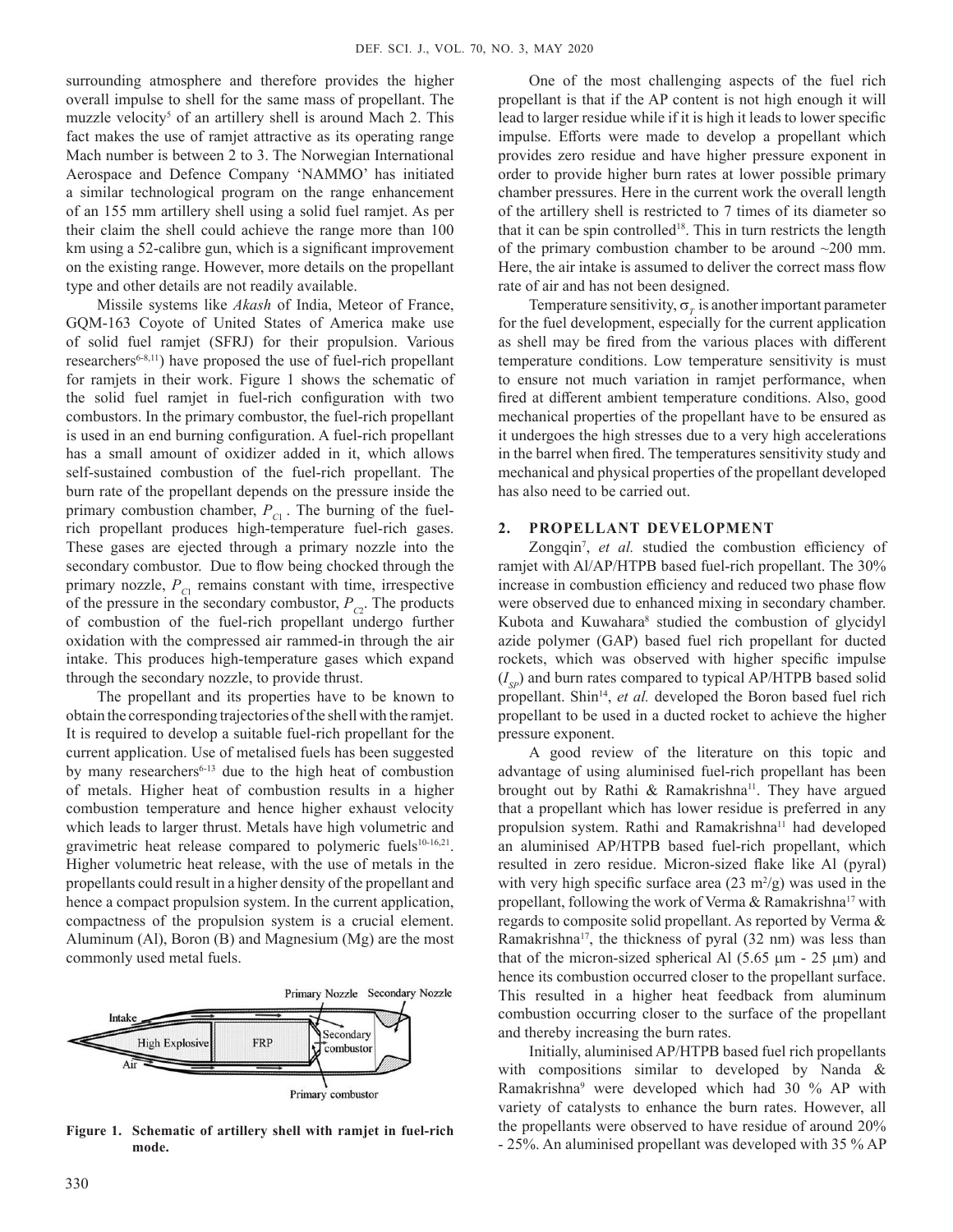as reported by Rathi & Ramakrishna<sup>11</sup>, which resulted in zero residue. This propellant was used as a baseline propellant due to its higher burn rates and zero residue. Further four more propellants were developed to improve the burn rates further, to identify the best possible candidate to be used in the ramjet assisted artillery shell.

As was observed by Rathi & Ramakrishna<sup>11</sup>, the increase in solid loading of fuel-rich propellant not only reduced the residue, it also resulted in higher density and higher burn rates among all the fuel-rich propellants developed. Therefore, the propellant F2 (refer Table 1) was developed by increasing the Al content from 30 % to 45 % by weight, to see the possible enhancement in burn rates. This propellant was made using pyral initially. However, due to increase in viscosity of the propellant, it did not cure even after a period of two months at the elevated temperature of 60  $\degree$ C. This was possibly due to the large fraction of fine sized Al particles, which prevented the binder from cross linking. Therefore, the pyral was replaced with relatively coarser spherical Al of average particle size 6.5µm to prepare the propellant F2 with increased solid loading.

Aluminum with fluorine containing oxidiser such as PTFE has been suggested by many researchers<sup>19-21</sup> for the better combustion of Al. As reported by Sippel<sup>19</sup>, et al. and Gaurav & Ramakrishna<sup>20</sup>, fluorination of aluminum results in a very high heat release compared to its oxidation. The fluorides of metals are more volatile than the corresponding oxides as reported by Valluri<sup>21</sup>, et al. Also, according to Valluri<sup>21</sup>, et al., adding fluorine as an oxidizer for metal combustion makes it possible to generate more gaseous products and thus reduces the twophase loses caused by formation of condensed metal oxides. Therefore, if the Al were to be activated with fluorine-based compounds such as polytetrafluoroethylene (PTFE), it could increase the reactivity of aluminum and hence lead to higher burn rates. Following these works, a fuel-rich propellants, where Al was mechanically activated with PTFE were developed in two variants (propellants F3 and F4) as shown in Table 1. Due to the higher binder content in propellant F3 and F4 compared to the propellant F2 and also particle of Al-PTFE  $\left( \sim 75 \text{ }\mu\text{m} \right)$  being much larger than pyral, there was no problem while curing this propellant. Figure 2 (a) shows the particle size distribution of spherical Al, Pyral and Pyral activated with PTFE, obtained using Malvern Instruments particle analyser (Malvern mastersizer 3000).

Gaurav<sup>22</sup>, et al. have discussed the effectiveness of embedding iron oxide (IO) on AP. They reported a 30 % increase in burn rate with 1 % IO using this technique as compared to just mechanical mixing. The fundamental reason

**Table 1. Composition of fuel-rich propellants**

| <b>Fuel-rich</b><br>propellants | AP<br>$wt\%$ | Ю<br>$wt\%$ | AI<br>$wt\%$               | <b>PTFE</b><br>$wt\%$        | <b>Binder</b><br>$wt\%$ |
|---------------------------------|--------------|-------------|----------------------------|------------------------------|-------------------------|
| F1                              | 35           | -           | $30$ (pyral)               | $\qquad \qquad \blacksquare$ | 35                      |
| F <sub>2</sub>                  | 35           |             | $45(6.5 \,\mathrm{\mu m})$ |                              | 20                      |
| F3                              | 35           |             | $30$ (pyral)               | 7.5                          | 27.5                    |
| F4                              | 35           |             | $30$ (pyral)               | 10                           | 25                      |
| F5                              | 34.65        | 0.35        | $30$ (pyral)               | 10                           | 25                      |

why embedding catalyst on AP was found to be more effective than mixing was that these catalysts act on AP alone<sup>22,23</sup>. In the case of just mixing these catalysts in the propellant, it gets dispersed and the interaction sites between AP and catalyst are limited. Whereas, in the case of embedding, the catalyst would be in direct contact with AP, and thus more effective. Therefore, propellant F5 was prepared with both activated Al and AP embedded with IO as shown in Table 1.

#### **2.1 Preparation of Propellant**

AP and Al were sieved to the required particle size. The particle size distibustion of AP and AP acivated with Io obtained after sieving are as shown in Fig. 2(b). The procedure used for the embedding of IO on AP follows the procedure described by Ishitha & Ramakrishna<sup>23</sup>. All the solid ingredients were kept in an oven at 60 °C for at least 24 h to ensure the removal of any moisture present in it before their use. The binder was prepared in a beaker by adding 77 % HTPB, 15 % Di octyl adipate (DoA) and 8 % Isophorone disocyanate (IPDI). The mix was stirred well for around 5 min. AP and Al powder were then added to the binder in required quantities. A weighing balance with least count of 0.01 g was used to weigh the ingredients. The ingredients were then hand mixed for 5 min to prepare a slurry. The slurry was poured in to a sigma mixer, where it was mixed further for around 45min. The propellant was taken out and poured in to the plastic casing for curing. The casing was kept in a desiccator under an absolute pressure of 50 mm of mercury for 24 h. This ensured the removal of all trapped gasses from the slurry. The slurry then was cured at ambient conditions for 6 to 7 days. The cured propellant was then taken out from the casing and cut into the samples of size 5 mm x 5 mm x 10 mm for burn rate tests.



**Figure 2. Particle size distribution of (a) spherical Al, Pyral and Pyral activated with 7.5% and 10% PTFe and (b) AP and AP embedded with Io, used to prepare the fuel-rich propellants.**

### **2.2 experimental Setup and Procedure**

# *2.2.1 Burn Rates and Temperature Sensitivity Measurement*

 The burn rates of the propellants were measured at various pressures using a standard Crawford bomb as described by Gaurav & Ramakrishna<sup>20</sup>. Figure 3 shows the schematic of the Crawford bomb setup. It consists of a cylindrical high – pressure vessel in which the propellant samples were burnt. The vessel was made of stainless steel and was designed to withstand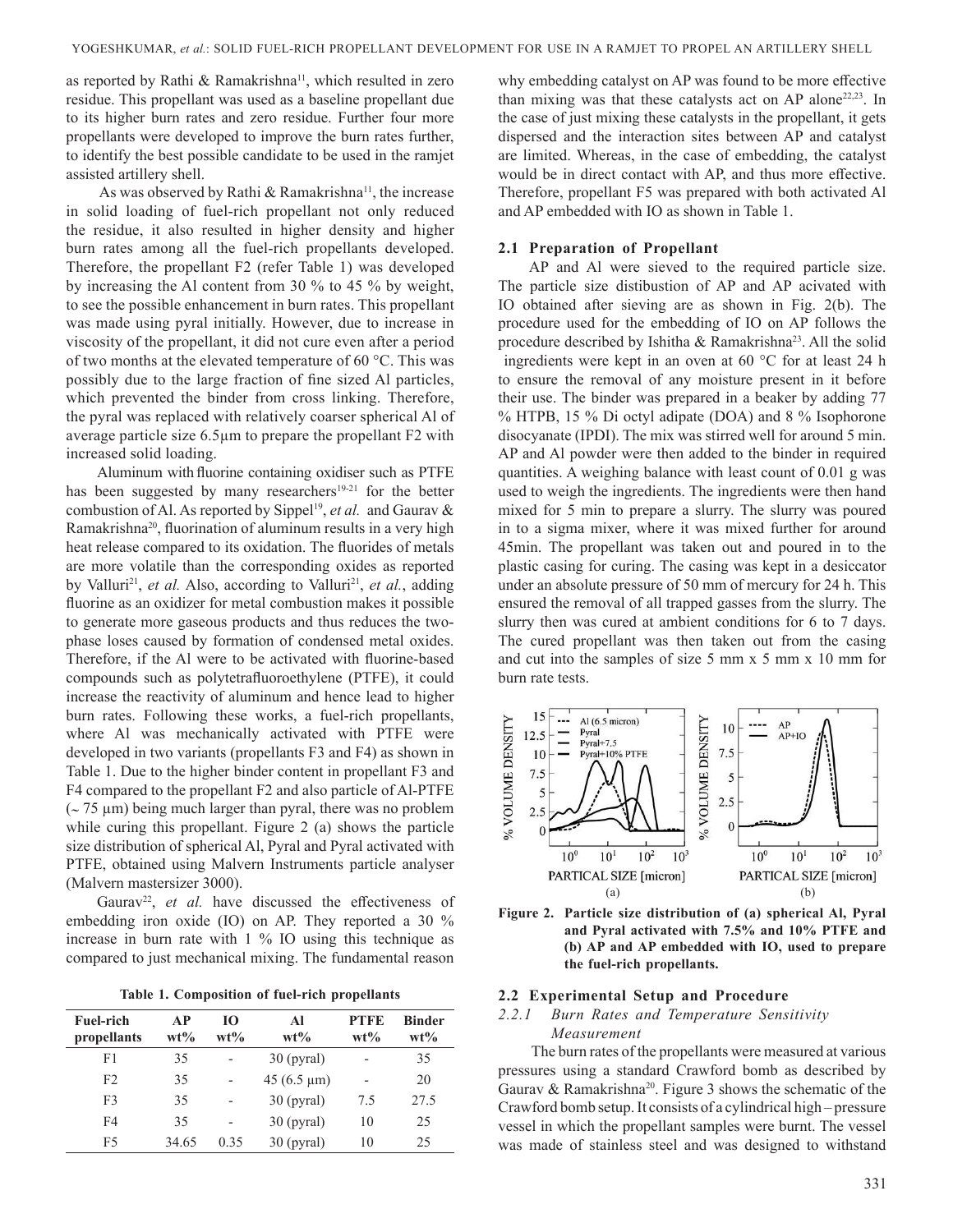

**Figure 3. Schematic of the experimental setup to test the burn rates of the propellant.**

pressures up to 200 bar. Piezo-electric pressure transducer was mounted on the Crawford bomb to measure the chamber pressure. The bottom of the Crawford bomb was connected to a nitrogen cylinder through a pressure regulator. Nitrogen was chosen to maintain an inert atmosphere in Crawford bomb during the burning of the propellant. An exhaust pipe was connected to the Crawford bomb to expel burnt gases after the test. As seen in the Fig. 3, a propellant holder was provided to place the propellant sample inside the vessel. Electrodes were provided in the holder to make electrical connections with the propellant sample. The vessel was sealed with a threaded cap at the top during the test. The pressure transducer was connected with a computer through a data acquisition system (DAQ) to acquire the pressure data from the Crawford bomb during the test.

The propellant sample was coated with an inhibiter on its lateral faces, along the length prior to the test. This prevents burning of propellant from the sides and allows it to burn uniformly from the top to the bottom. The sample was then placed on the holder after measuring its length carefully with a Vernier calliper of least count 0.02 mm. The electrodes were connected using a Ni-chrome wire. The Ni-chrome wire was kept in contact with the top surface of the propellant sample. As shown in Fig. 3, electrodes were connected to a DC power supply. The top of Crawford bomb was then closed tightly with a threaded cap.

The crawford bomb was filled with the nitrogen gas from the nitrogen cylinder. The pressure was set to the predetermined value using a pressure regulator. Once the desired pressure was achieved and was steady, the electric supply was provided to the Ni-chrome wire through the electrodes. The power supply was set to a voltage of 15 V and 10 A current, enough to turn the Ni-chrome wire red hot. This in turn ignites the propellant sample. The exhaust valve was kept slightly open during the test to limit the rise in pressure to 1 bar. The variation in pressure with time was recorded through the DAQ.

The burn time of the propellant was calculated from the pressure-time curve obtained, which is the time between the point of pressure rise after ignition and the point at which the pressure drops indicating the end of burning of the propellant. The burn rate of the propellant was calculated by dividing the measured length of the sample by the burn time. At each initial pressure the test was repeated thrice to ensure repeatability. The results reported in this paper are the average of these three

readings. The maximum dispersion from the mean was 5 %. The tests were repeated at different pressures to obtain the burn rate law of the propellant.

The temperature sensitivity of the propellant was calculated by measuring the burn rates at two different initial temperatures of 30 °C and 70 °C at constant pressure, using the Eqn. (1). The tests were repeated at two different pressures to obtain the variation of temperature sensitivity with pressure.

$$
\sigma_T = \frac{2}{\dot{r}_2 + \dot{r}_1} \frac{(\dot{r}_2 - \dot{r}_1)}{(T_2 - T_1)}\tag{1}
$$

## *2.2.2. Mechanical and Physical Properties Measurement*

Uniaxial tensile tests were conducted to measure the mechanical properties of the fuel rich propellant using a computerised universal test machine zwick/roell Z0.5. The samples of propellant were cut in to dimensions as per ASTM D 638 standards as shown in Fig. 4. The average cross-sectional area of the samples measured was 37.8 mm<sup>2</sup>. The constant displacement rate of 50 mm/min was applied until the fracture. The data of variation in stress and strain with time, considering the grip to grip distance was extracted.

# **3. ReSulTS**

The burn rate tests were conducted for the fuel rich propellants in the Crawford bomb as described in the earlier section. It was observed from the burn rate tests that all the five of the developed fuel rich propellants had zero residue. The measured burn rates of the propellants at different pressures are as shown in Fig. 5. It is apparent that, compared to the propellant F1, propellant F2 which had a higher Al loading,



**Figure 4. Dimensions of the propellant specimen as per ASTm D 638 standard.**



Figure 5. Experimentally measured average burn rates of the **fuel-rich propellants at different pressures.**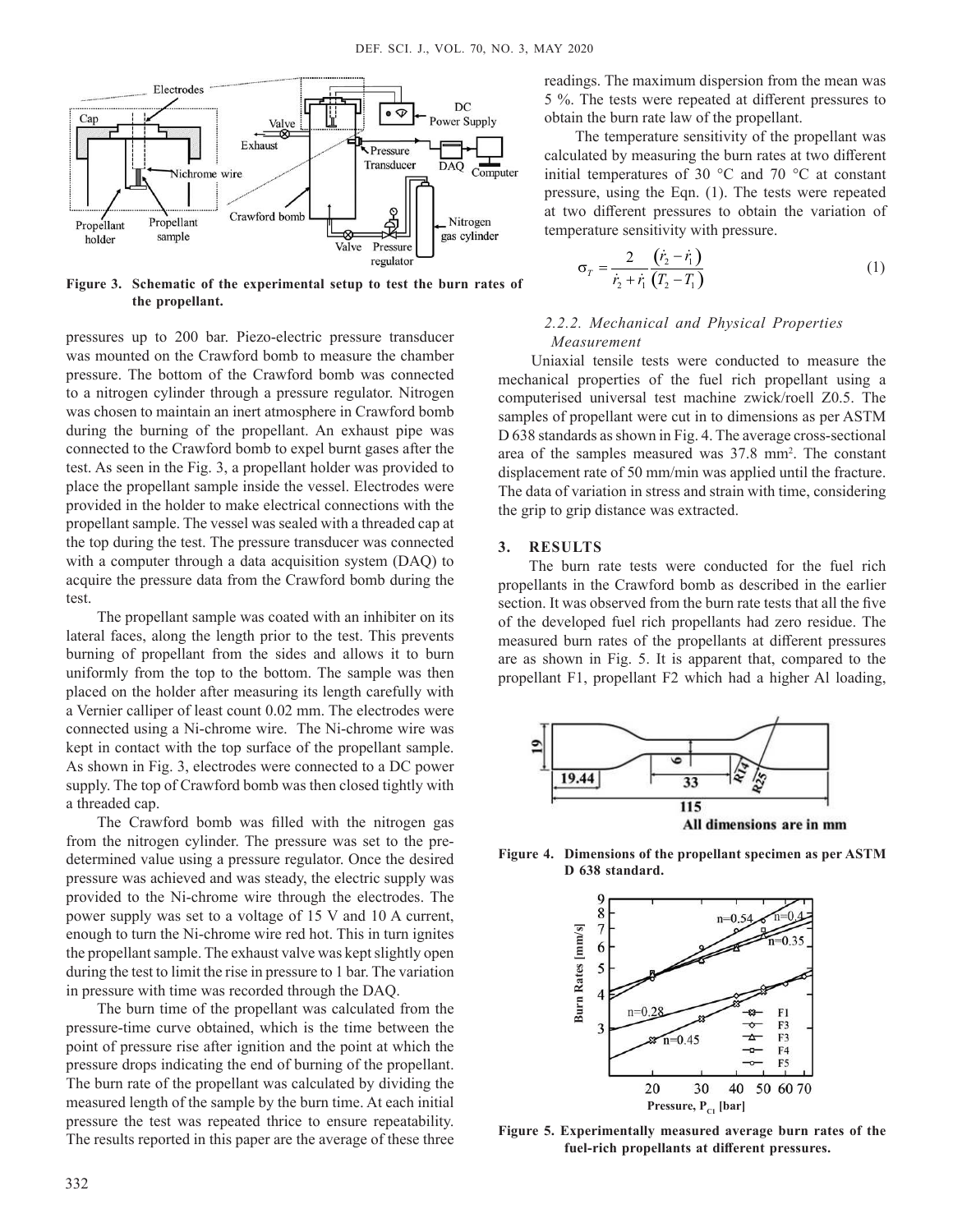has higher burn rates for pressures up to 60 bar. However, there is a drop in the pressure index, *n* from 0.45 to 0.28 and therefore the burn rates at higher pressures (above 60 bar) are comparatively lower. The reduction in the value of *n* is in agreement with results observed by Verma & Ramakrishna<sup>17</sup>, where they reported that the value of *n* increases with a reduction in the particle size of the Al. Unlike propellant F1, where pyral having particles of nano-sized thickness was used propellant F2 was developed with micron-sized Al particles, which resulted in the reduction in pressure index.

As seen in the Fig. 5, due to the use of mechanically activated Al by PTFE, the burn rates obtained for the propellants F3 and F4 were higher compared to both F1 and F2 at all pressures. Around 60 – 75 % higher burn rates were observed due to the use of both PTFE and pyral in the propellants. However, pressure index was observed to be decreased from 0.45 for the propellant F1 to 0.35 and 0.4 for the propellants F3 and F4, respectively. These propellants had same loading of AP and pyral as F1 but with 7.5 - 10 % PTFE (ref Table 1). The decrease in  $n$  is similar to the results obtained by Gaurav & Ramakrishna<sup>20</sup>. It was argued in their studies that there are two competing factors, one decrease in the value of *n* due to the reduction in thermal conductivity of the propellant on introducing PTFE and another increase in *n* due to the increase in the premixing of Al and PTFE. Between F1 and F3/F4 the former factor was found to be more predominant while between F3 and F4 the latter was more predominant.

It is apperent in the Fig. 5 that the propellant F5 provides highest burn rates among all the propellants with 68 % to 86 % increase in burn rates due to use of both burn rate modifier IO embedded on AP and activated Al with PTFE. Following Ishitha & Ramakrishna<sup>23</sup>, the reason for the increase in *n* when AP was embedded with IO was probably due to the reduced binder melt associated with IO addition. The burn rate law obtained for all the fuel-rich propellants and their measured density are tabulated in Table 2.

#### **4. PRoPellANT SeleCTIoN**

Propellant for the current application has to have zero residue and high enough burn rates to provide required mass flow rate of the fuel at a reasonable pressure in the primary combustion chamber ( $P_{C1}$ ). If  $P_{C1}$  required is high, the thickness of primary combustion chamber would be large, consequently increasing the weight of the shell and decreasing the propellant loading. All the compositions tested here had zero residue. However, the burn rate requirement of the fuel depends on the thrust requirement, design  $A/F$  ratio and, dimensions of the fuel grain. These design parameters have to be optimised to maximize the range of the shell and this is beyond the scope of

the current work. Therefore, an alternate way was proposed to choose the propellant.

The base bleed unit operates around 33 s  $24,25$  in base bleed assisted shell. Assuming the operational period of ramjet,  $t<sub>b</sub>$  to be same as that of base bleed operational period, the required burn rate of the propellant for a given length of the propellant grain can be calculated as Eqn. (2).

$$
\dot{r} = \frac{L_f}{t_b} \tag{2}
$$

From the required burn rate of propellant, the pressure requirement in the primary combustion chamber can be obtained from the Eqn. (3).

$$
\dot{r} = a P_{\text{Cl}}^{\quad n} \tag{3}
$$

Assuming the grain length,  $L_f$  to be 200 mm as explained in the introduction section, the required  $\dot{r}$ , and corresponding *PC*1 calculated for all the above propellants are as shown in Table 3. It is apparent from the Table 3 that required  $P_{C1}$  for the propellants F3, F4 and F5 are all feasible for a burn time of 33 s. However, if the burn time were to be halved, then only F5 looks to be a good alternative, primarily due to the higher *n* associated with it.

The temperature sensitivity of the propellant F5 was measured as explained earlier, at pressures of 40 bar and 60 bar. The results obtained is as shown in Table 4. The obtained value of temperature sensitivity is similar to that of conventional HTPB based solid propellant<sup>26</sup>.

The uniaxial tensile tests were conducted for three samples of propellant F5. The obtained stress-strain curve is as shown

**Table 3. Primary combustor pressure requirement for grain**   $\text{length, } L_f = 200 \text{ mm and burn time, } t_b = 33 \text{s and } 16.5 \text{s}$ 

|                                 | $t_{h} = 33$ s      |                   | $t_{\rm r}$ =16.5 s |                   |
|---------------------------------|---------------------|-------------------|---------------------|-------------------|
| <b>Fuel-rich</b><br>propellants | ŕ<br>${\rm [mm/s]}$ | $P_{C1}$<br>[bar] | ŕ<br>${\rm [mm/s]}$ | $P_{C1}$<br>[bar] |
| F1                              |                     | 121.1             |                     | 565.2             |
| F2                              |                     | 188.4             |                     | 2240              |
| F <sub>3</sub>                  | 6.061               | 43.8              | 12.122              | 317.1             |
| F <sub>4</sub>                  |                     | 34.2              |                     | 193.6             |
| F <sub>5</sub>                  |                     | 33.5              |                     | 120.9             |

**Table 4. Temperature sensitivity of propellant F5 at different pressure.**

| <b>Pressure</b> [bar] | Temperature sensitivity [%/K] |
|-----------------------|-------------------------------|
| 40                    | 0.19                          |
| 60                    | 0.17                          |

| <b>Fuel-rich propellants</b> | Average measured density, $\rho_{n}$ (Theoretical density) kg/m <sup>3</sup> | Burn rate law                                                                     |
|------------------------------|------------------------------------------------------------------------------|-----------------------------------------------------------------------------------|
| F <sub>1</sub>               | 1528 (1531)                                                                  | $\dot{r}$ [mm / s] = 0.7 $P_{C1}$ [bar] <sup>0.45</sup>                           |
| F <sub>2</sub>               | 1800 (1806)                                                                  | $r[mm/s] = 1.398 P_{c1} [bar]^{0.28}$                                             |
| F3                           | 1635 (1640)                                                                  | $\dot{r}$ [ <i>mm</i> / s] = 1.615 $P_{c1}$ [ <i>bar</i> ] <sup>0.35</sup>        |
| F4                           | 1670 (1680)                                                                  | $\dot{r}$ [ <i>mm</i> / s] = 1.475 $P_{\text{Cl}}$ [ <i>bar</i> ] <sup>0.40</sup> |
| F <sub>5</sub>               | 1676 (1684)                                                                  | $\hat{r}$ [mm / s] = 0.91 $P_{c1}$ [bar] <sup>0.54</sup>                          |

**Table 2. Properties of the fuel-rich propellants measured.**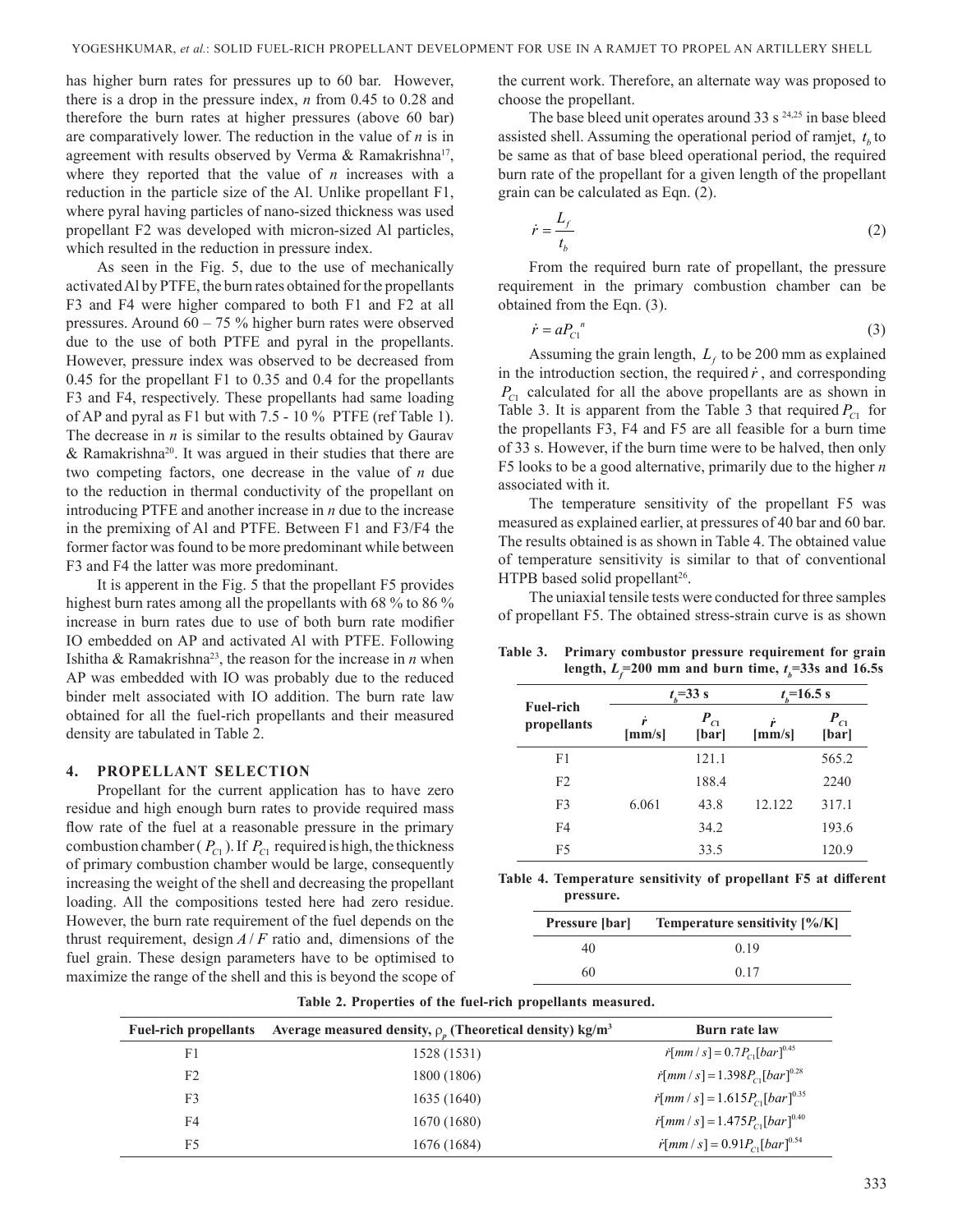in Fig. 6. Due to the viscoelastic nature of the propellant, it is challenging to obtain the initial Young's modulus for propellant F5. Therefore, the secant of Young's modulus,  $E<sub>S</sub>$  at 5 % strain was calculated as this has been the accepted norm for these class of materials<sup>27,28</sup>. The average value of  $E<sub>s</sub>$  obtained is 1.73MPa. The average value of tensile strength measured was 0.24 MPa. The percentage elongation of the propellant was calculated to be 20.5 %.



**Figure 6. Stress-strain curve obtained for the samples of propellant F5.**

# **5. CoNCluSIoNS**

A new class of fuel-rich propellants with Al, AP and HTPB were developed to meet the challenging requirements of propelling an artillery shell with ramjet. The challenging task in this work was to design a fuel rich propellant that can withstand the mechanical shock at the time of launch. These propellants were required to have zero residue and also have adequately high burn rates at reasonable pressures. The fuel rich propellant developed here had both aluminium activated with polytetrafluoroethylene and ammonium perchlorate embedded with Iron oxide to enhance their burn rates. The other major challenge that this propellant development overcame was the low burn rate pressure index associated with fuel rich propellants. This would be essential, if a larger thrust were to be required from the system as propellants with higher burn rate pressure index achieve the required burn rates at a lower pressure.

Further, there needs to be directed effort to enhance the mechanical properties of the propellant developed here so as to meet the requirements of the base bleed propellant<sup>29</sup>. As base bleed propellant has the following mechanical properties, Young's modulus 8 MPa, tensile strength 1.1 MPa and percentage elongation 50 %, which make it withstand the shock load on the propellant. Hence, the ramjet fuel developed needs to also have similar mechanical properties. One way to attain the same may be to increase the DOA content which is the plasticizer in the binder.

# **ReFeReNCeS**

1. Gany, A. Analysis of gun-launched, solid fuel ramjet projectiles*. Int. J. Energ. Mater. Chem. Propuls*., 1991, **1**, 289-309.

doi:10.1615/intjenergeticmaterialschemprop.v1.i1-6.210

2. Zhang, L.K. & Zheng, X.Y. Experimental study on thermal decomposition kinetics of natural ageing AP/HTPB base bleed composite propellant. *Defence Technology*, 2018,

**14**, 422-425.

doi: 10.1016/j.dt.2018.04.007

- 3. Yu, W.J.; Yu, Y.G. & Ni, B. Numerical simulation of base flow with hot base bleed for two jet models. *Defence Technology,* 2014,**10**(3), 279-284. doi: 10.1016/j.dt.2014.06.010
- 4. Ye, R.; Yu, Y.G. & Cao, Y.J. Analysis of Micro-scale Flame Structure of AP/HTPB Base Bleed Propellant Combustion. *Defence Technololgy*, 2013, **9**, 217-223. doi: 10.1016/j.dt.2013.12.001
- 5. Krishnan, S.; George, P. & Sathyan, S. Design and control of solid-fuel ramjet for pseudovacuum trajectories. *J. Propuls. Power*, 2000, **16**(5), 815-822. doi: 10.2514/2.5646
- 6. Gany, A. Effect of fuel properties on the specific thrust of a ramjet engine*. Def. Sci. J.,* 2006, **56**(3), 321-328. doi: 10.14429/dsj.56.1895
- 7. Zhongqin, Z.; Zhenpeng, Z.; Jinfu, T. & Wenlan, F. Experimental investigation of combustion efficiency of air-augmented rockets. *J. Propuls. Power*, 1986, **2**, 305- 310.

doi: 10.2514/3.22887

- 8. Kubota, N.; Yano, Y.; Miyata, K.; Kuwahara, T.; Mitsuno, M. & Nakagawa, I. Energetic solid fuels for ducted rockets (II). *Propellants, Explos. Pyrotech.,* 1992, **16**, 287-292. doi: 10.1002/prep.19920170609.
- 9. Nanda, J.K. & Ramakrishna, P.A. Development of ap/ htpb based fuel-rich propellant for solid propellant ramjet. *In* 49th AIAA/ASME/SAE/ASEE Joint Propulsion conference and Exhibit (JPc), San Jose, cA, 2013. doi: 10.2514/6.2013-4171
- 10. Gany, A. & Netzer, D.W. Fuel performance evaluation for the solid-fueled ramjet. *Int. J. Turbo Jet Engines*, 1985, **2**(2), 157-168. doi: 10.1515/TJJ.1985.2.2.157
- 11. Rathi, N. & Ramakrishna, P.A. Attaining hypersonic flight with aluminum-based fuel-rich propellant. *J. Propuls. Power*, 2017, **33**(5), 1207-1217. doi: 10.2514/1.b36463
- 12. Maggi,F.; Colciago, S.; Paravan, C.; Dossi, S.& Galfetti, L. Exploratory investigations on metal-based fuels for air-breathing propulsion. *Prog. Propuls. Phys*., 2019, 11, 699-712.

doi: 10.1051/eucass/201911699

- 13. Marchesi, E.; Bandera, A.; colombo, G.; Maggi, F.; Deluca, l.T. & kosowski, B.M. Effects of metallized powders as fuel additives in ap/htpb-based solid rocket propellants. *In* XX Italian Association of Aeronautics and Astronautics (AIDAA) congress, Millan, Italy, 2009.
- 14. Hoon Shin, k.; Won, J.; Tak, H.; choi, S.H.; lee, W. & Lee C. A static combustion study on fuel rich propellant for ducted rocket gas generator. *In* 50th AIAA/ASME/ SAE/ASEE Joint Propulsion conference, cleveland, oH, 2014.
- 15. Athawale, B.k.; Asthana, S.N. & Singh, H. Metallised fuel rich propellants for solid rocket ramjet: a review. *Def. Sci. J.,* 1994, **44**(4), 269-268. doi: 10.14429/dsj.44.4182